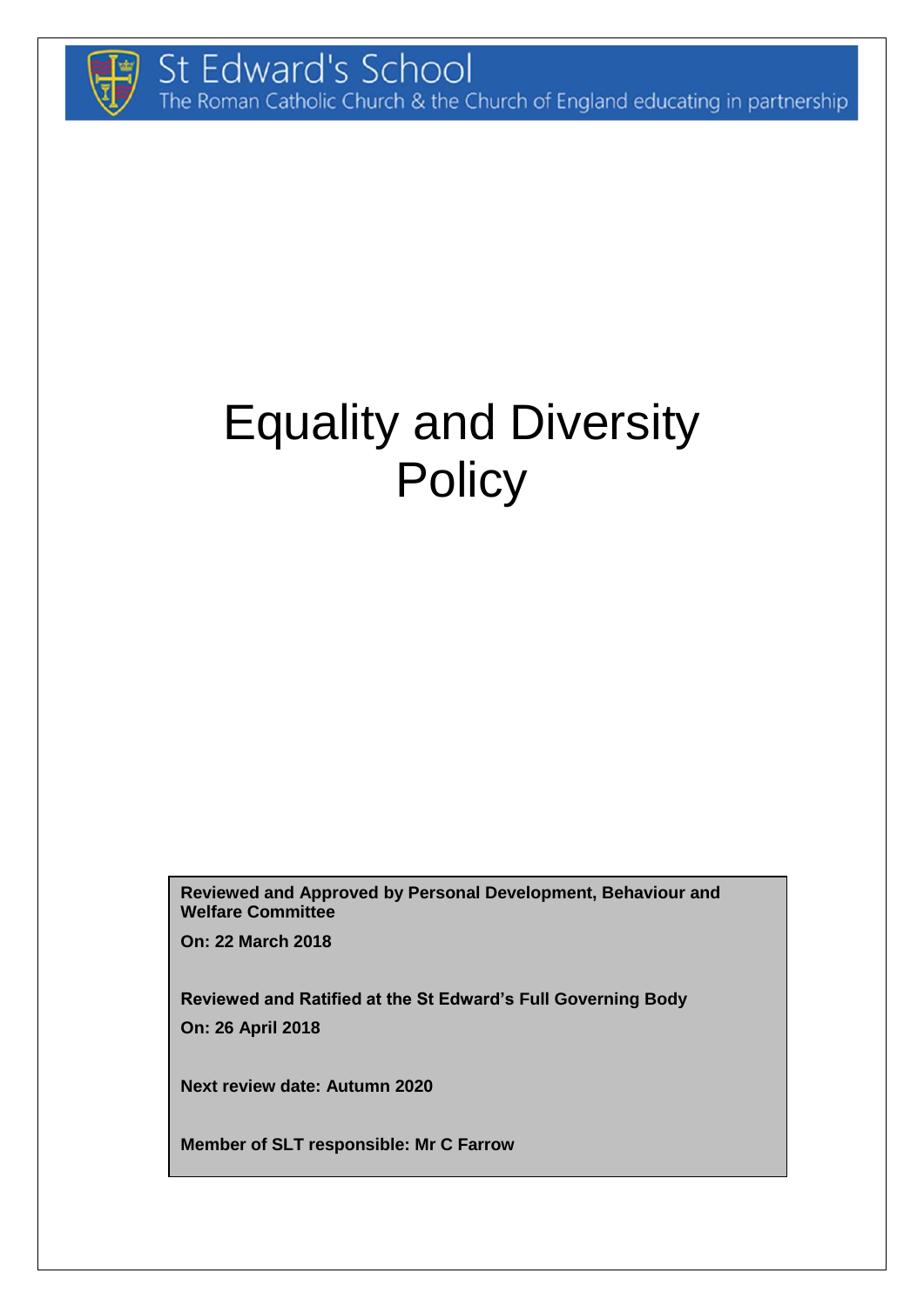# **Introduction and founding principles**

As a joint Roman Catholic and Church of England foundation, St Edward's School is a community built upon diversity. Informed by Gospel values, guided by the School Mission Statement and supported by British values and legislation (specifically the 2010 Equality Act), we are committed to the promotion of equality and respect for diversity.

Through a broad, balanced, inclusive and stretching curriculum, all students are challenged to achieve their full potential, regardless of age, gender, race, religion, sexuality, disability or circumstance.

# **Key aims in relation to Equality and Diversity**

As a school we seek to:

- Create a learning environment in which everyone feels valued and welcome;
- Prepare students for life in a diverse and rapidly changing society;
- Encourage all members of the community to value and celebrate diversity;
- Advance equality of opportunity;
- Foster good relationships through tackling prejudice and promoting understanding;
- Eliminate unlawful discrimination, harassment and victimisation.

To achieve this we:

- Provide a curriculum that teaches students, both explicitly and implicitly, the value of equality and diversity;
- Model inclusivity, respect for equality and celebrate diversity;
- Have high expectations and challenge all students to achieve their best, regardless of their background;
- Take proportionate action to address the disadvantage faced by particular groups of pupils
- Making reasonable adjustments to accommodate the needs of those with disabilities;
- Collect and analyse data in order to ensure all groups are progressing well;
- Set equality objectives and publish equality information regularly;
- Seek opportunities to engage with families, schools, churches and other local community groups to develop a wider understanding of equality and diversity issues in the local area and nationally.

### **Leadership, management and governance**

It is the responsibility of all staff to:

- Promote equality and model good relationships;
- Engage in and promote the social, moral, spiritual and cultural development of all students, explicitly through the curriculum and implicitly through modelling the promotion of equality of opportunity and diversity;
- Monitor progress and identify any groups or students who are at risk of underperformance;
- Contribute to an inclusive curriculum and positive ethos which reflects our diverse society;
- Be vigilant for any type of harassment and bullying;
- Deal effectively with all incidents of prejudice, discrimination, bullying or victimisation;
- Identify and challenge bias and stereotyping within the curriculum and in the school's culture;
- Keep up to date with equality legislation, development and issues by attending relevant training and accessing information from appropriate sources.